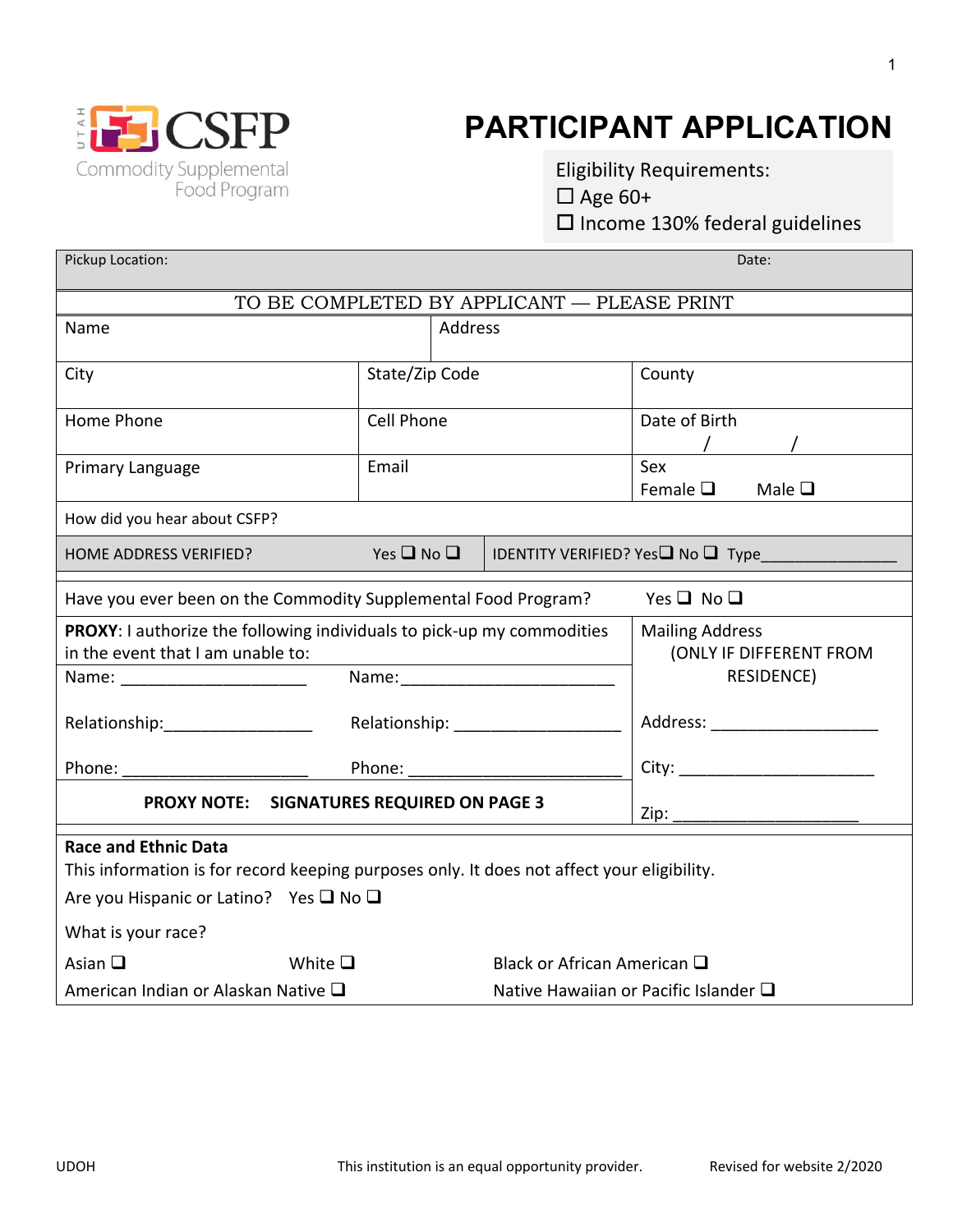In accordance with Federal civil rights law and U.S. Department of Agriculture (USDA) civil rights regulations and policies, the USDA, its Agencies, offices, and employees, and institutions participating in or administering USDA programs are prohibited from discriminating based on race, color, national origin, sex, disability, age, or reprisal or retaliation for prior civil rights activity in any program or activity conducted or funded by USDA.

Persons with disabilities who require alternative means of communication for program information (e.g. Braille, large print, audiotape, American Sign Language, etc.), should contact the Agency (State or local) where they applied for benefits. Individuals who are deaf, hard of hearing or have speech disabilities may contact USDA through the Federal Relay Service at (800) 877‐8339. Additionally, program information may be made available in languages other than English.

To file a program complaint of discrimination, complete the USDA Program Discrimination Complaint Form, (AD-3027) found online at http://www.ascr.usda.gov/complaint\_filing\_cust.html, and at any USDA office, or write a letter addressed to USDA and provide in the letter all of the information requested in the form. To request a copy of the complaint form, call (866) 632‐9992. Submit your completed form or letter to USDA by:

- (1) mail: U.S. Department of Agriculture Office of the Assistant Secretary for Civil Rights 1400 Independence Avenue, SW Washington, D.C. 20250‐9410;
- (2) fax: (202) 690‐7442; or
- (3) email: program.intake@usda.gov.

This institution is an equal opportunity provider.

| <b>Income Verification</b>                                                                                 |                                                                             |                                   |            |            |                                                       |       |
|------------------------------------------------------------------------------------------------------------|-----------------------------------------------------------------------------|-----------------------------------|------------|------------|-------------------------------------------------------|-------|
| Seniors (aged 60 years or older) are income-eligible for CSFP if their gross income is at or below 130% of |                                                                             |                                   |            |            |                                                       |       |
| federal poverty thresholds.                                                                                |                                                                             |                                   |            |            |                                                       |       |
| Monthly Income is                                                                                          | $\left( \right)$                                                            | Weekly Income (x) 4.3             |            |            | $\circ$ Semi-monthly Income (2 times per month) (x) 2 |       |
| determined as follows:                                                                                     | $\circ$ Bi-weekly Income (x) 2.15 $\circ$ Monthly income (1 time per month) |                                   |            |            |                                                       |       |
| Household                                                                                                  | <b>Wages</b>                                                                | Soc Sec Income/                   | Public     | Self       | Unemployment                                          | Other |
| Member                                                                                                     |                                                                             | Retirement/Pension                | Assistance | Employment |                                                       |       |
|                                                                                                            |                                                                             |                                   |            |            |                                                       |       |
|                                                                                                            |                                                                             |                                   |            |            |                                                       |       |
|                                                                                                            |                                                                             |                                   |            |            | Ś                                                     |       |
|                                                                                                            |                                                                             |                                   |            |            |                                                       |       |
| Total income from all sources:<br>.00                                                                      |                                                                             | Number of people living in house: |            |            |                                                       |       |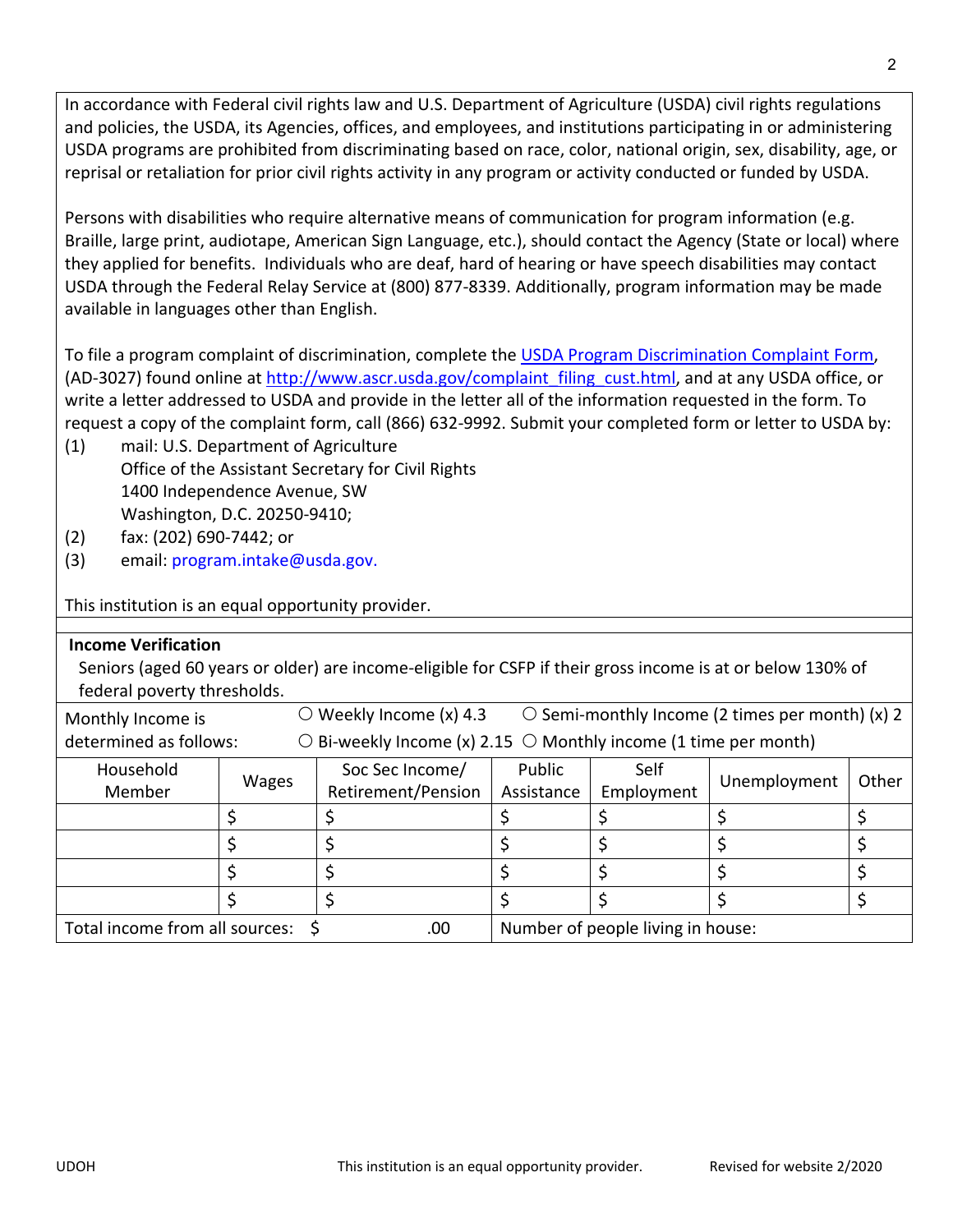### **Certification Statements**

Both statements must be *read to* or *read by* the applicant:

1. This application is being completed in connection with the receipt of Federal assistance. Program officials may verify information on this form. I am aware that deliberate misrepresentation may subject me to prosecution under applicable State and Federal statutes. I am also aware that I may not receive both CSFP and WIC benefits simultaneously, and I many not receive CSFP benefits at more than one CSFP site at the same time. Furthermore, I am also aware that the information provided may be shared with other organizations to detect and prevent dual participation. I have been advised of my rights and obligations under the program. I certify that the information I have provided for my eligibility determination is correct to the best of my knowledge.

*Please indicate decision by placing a checkmark in the appropriate box.*

#### 1. Yes  $\Box$  No  $\Box$  Initials

2. I authorize the release of information provided on this application form to other organizations administering assistance programs for use in determining my eligibility for participation in other assistance programs and for program outreach purposes.

*Please indicate decision by placing a checkmark in the appropriate box.* 

#### 2. Yes  $\Box$  No  $\Box$  Initials

As the applicant, or proxy for the applicant, I understand the Rights and Responsibilities of the Commodity Supplemental Food Program and agree. I have received the No Show policy and understand that I need to make arrangements to pick‐up my box each month, or make arrangements with the Utah Food Bank. I also understand that certification periods are in 6 month increments, or as otherwise stipulated by the Utah Food Bank, and that I will need to recertify for the program every 6 months when I receive a letter in the mail.

| Signature of Applicant or Legal Guardian | Date |
|------------------------------------------|------|
|                                          |      |
| <b>Signature of Proxy</b>                | Date |
|                                          |      |
| <b>Signature of Proxy</b>                | Date |
|                                          |      |

### **Mail completed application to Utah Food Bank**

Utah Food Bank ATTN: CSFP 3150 South 900 West Salt Lake City, UT 84119

If you have further questions about the application please call Utah Food Bank at: 801-887-1275.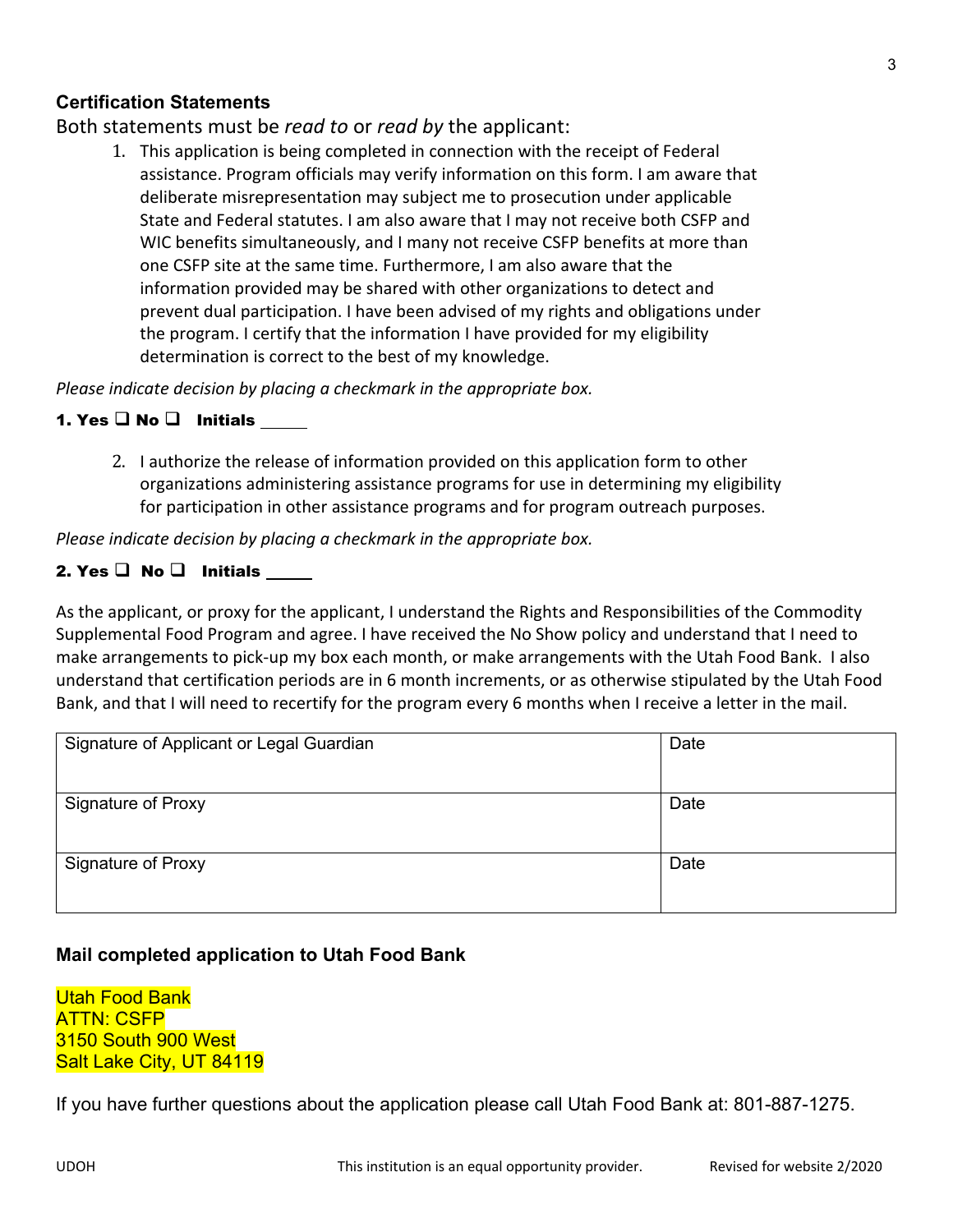| BELOW FOR CERTIFIER USE ONLY                                                                                                     |                                                                                                                                                                                                                 |                                                                                                                                                                                                                                                                                             |                  |                  |  |
|----------------------------------------------------------------------------------------------------------------------------------|-----------------------------------------------------------------------------------------------------------------------------------------------------------------------------------------------------------------|---------------------------------------------------------------------------------------------------------------------------------------------------------------------------------------------------------------------------------------------------------------------------------------------|------------------|------------------|--|
| <b>Persons 60 Years and Older</b><br>130% of the Federal Poverty Income Guidelines - valid<br>February 2019 until further notice |                                                                                                                                                                                                                 | Referral issued to participant?<br>Yes Ø Web download                                                                                                                                                                                                                                       |                  |                  |  |
| Maximum income for a<br>household of<br>is:<br>.00                                                                               | Persons in Family or Household<br><b>Size</b><br><b>Monthly</b><br>$1$ \$1.383<br>2\$1,868<br>$3$ \$2,353<br>$4$ \$2.839<br>$5$ \$3.324<br>6\$3,809<br>7\$4,295<br>8\$4.780<br>Each additional member add \$486 | No Show policy issued to participant?<br>Yes Ø Web download<br>Written information provided (check all given)<br>$\Box$ Health and Social Services Referral<br>$\Box$ Nutrition<br>$\Box$ 2-1-1<br>$\Box$ SNAP (Food Stamps) (Spanish or English)<br>$\Box$ Utah Helps (Spanish or English) |                  |                  |  |
| Pick $Up \square$                                                                                                                |                                                                                                                                                                                                                 | Home Delivery $\Box$                                                                                                                                                                                                                                                                        |                  |                  |  |
| Yes $\Box$ No $\Box$<br>Is there available caseload?                                                                             |                                                                                                                                                                                                                 | $\Box$ Phone<br><b>Client notified by:</b>                                                                                                                                                                                                                                                  | $\Box$ In person | $\Box$ U.S. Mail |  |
| Approved<br><b>Wait list</b><br>by:<br>Signature/Title of Certifier<br><b>Print Name:</b>                                        | <b>Pre Application</b><br>to:<br>Date:                                                                                                                                                                          | Not Eligible due to:<br>by:<br>Signature/Title of Certifier<br><b>Print Name:</b>                                                                                                                                                                                                           | Date:            |                  |  |

In accordance with Federal civil rights law and U.S. Department of Agriculture (USDA) civil rights regulations and policies, the USDA, its Agencies, offices, and employees, and institutions participating in or administering USDA programs are prohibited from discriminating based on race, color, national origin, sex, disability, age, or reprisal or retaliation for prior civil rights activity in any program or activity conducted or funded by USDA.

Persons with disabilities who require alternative means of communication for program information (e.g. Braille, large print, audiotape, American Sign Language, etc.), should contact the Agency (State or local) where they applied for benefits. Individuals who are deaf, hard of hearing or have speech disabilities may contact USDA through the Federal Relay Service at (800) 877-8339. Additionally, program information may be made available in languages other than English.

To file a program complaint of discrimination, complete the USDA Program Discrimination Complaint Form, (AD-3027) found online at http://www.ascr.usda.gov/complaint\_filing\_cust.html, and at any USDA office, or write a letter addressed to USDA and provide in the letter all of the information requested in the form. To request a copy of the complaint form, call (866) 632-9992. Submit your completed form or letter to USDA by:

- (1) mail: U.S. Department of Agriculture Office of the Assistant Secretary for Civil Rights 1400 Independence Avenue, SW Washington, D.C. 20250-9410;
- (2) fax: (202) 690-7442; or
- (3) email:  $program.intake@u sda.gov$ .

### **Mail completed application to Utah Food Bank 3150 South 900 West, Salt Lake City, UT 84119**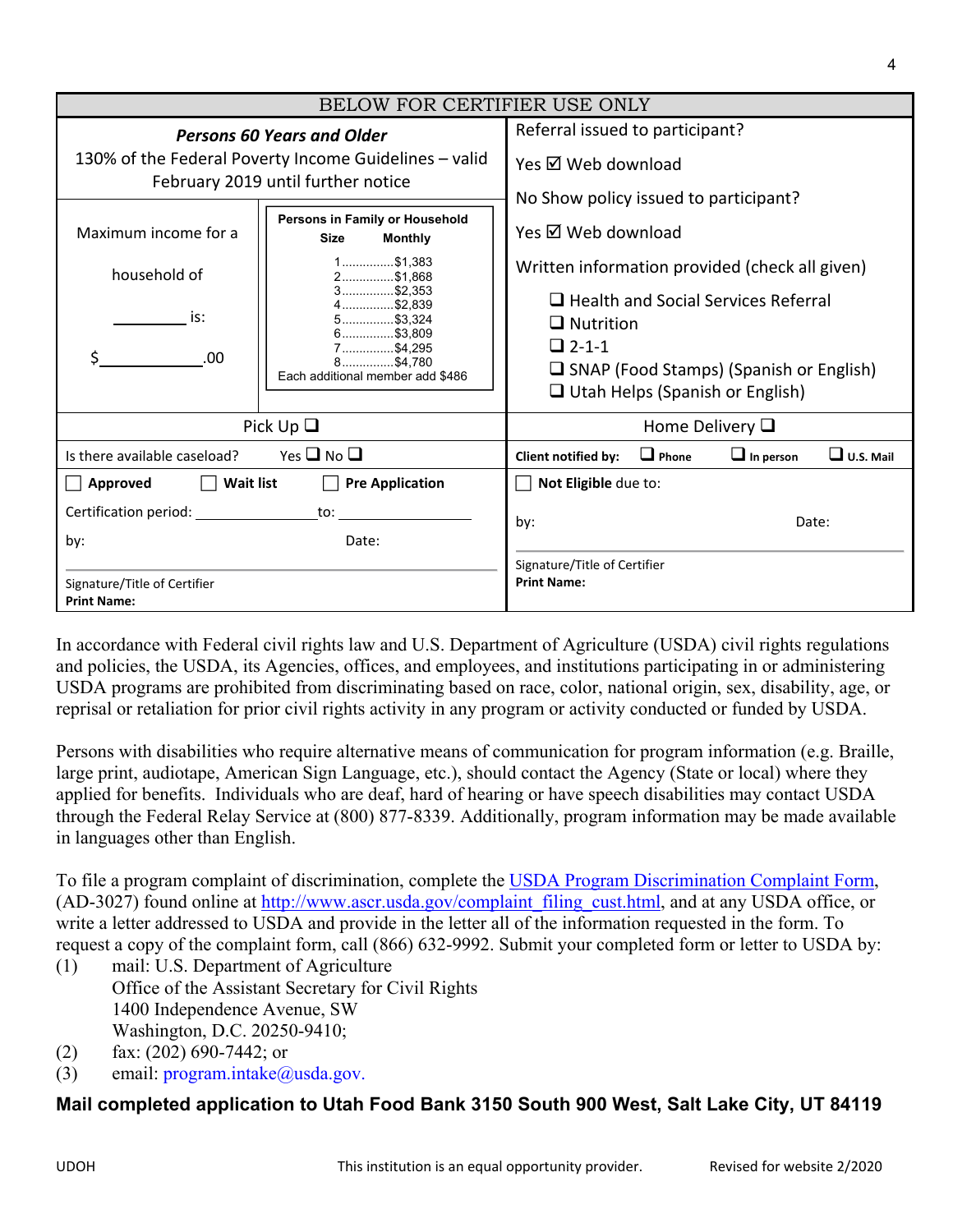

Thank you for your interest in the Commodity Supplemental Food Program (CSFP). Please fill out the following application and checklist. Please mail completed applications to the Utah Food Bank for quicker processing. If you cannot mail the application please drop it off at the location nearest you from the list below.

- **Print all pages and fill out all the participant information on pages 1-4.**
- Photocopy ID (driver's license or ID card) & address verification (ID card, or utility bill) if mailing, otherwise bring originals for visual verification when you drop off your application.
- Keep and read: Applicant's Rights & Responsibilities, No-Show Policy, and Social Services Referrals.
- $\Box$  Mail application pages 1-4 to the Utah Food Bank.

Thank you for submitting your CSFP application. You will be receiving a letter from Utah Food Bank to update you on your application status. If you have any questions about the application or process please call (801)887-1275.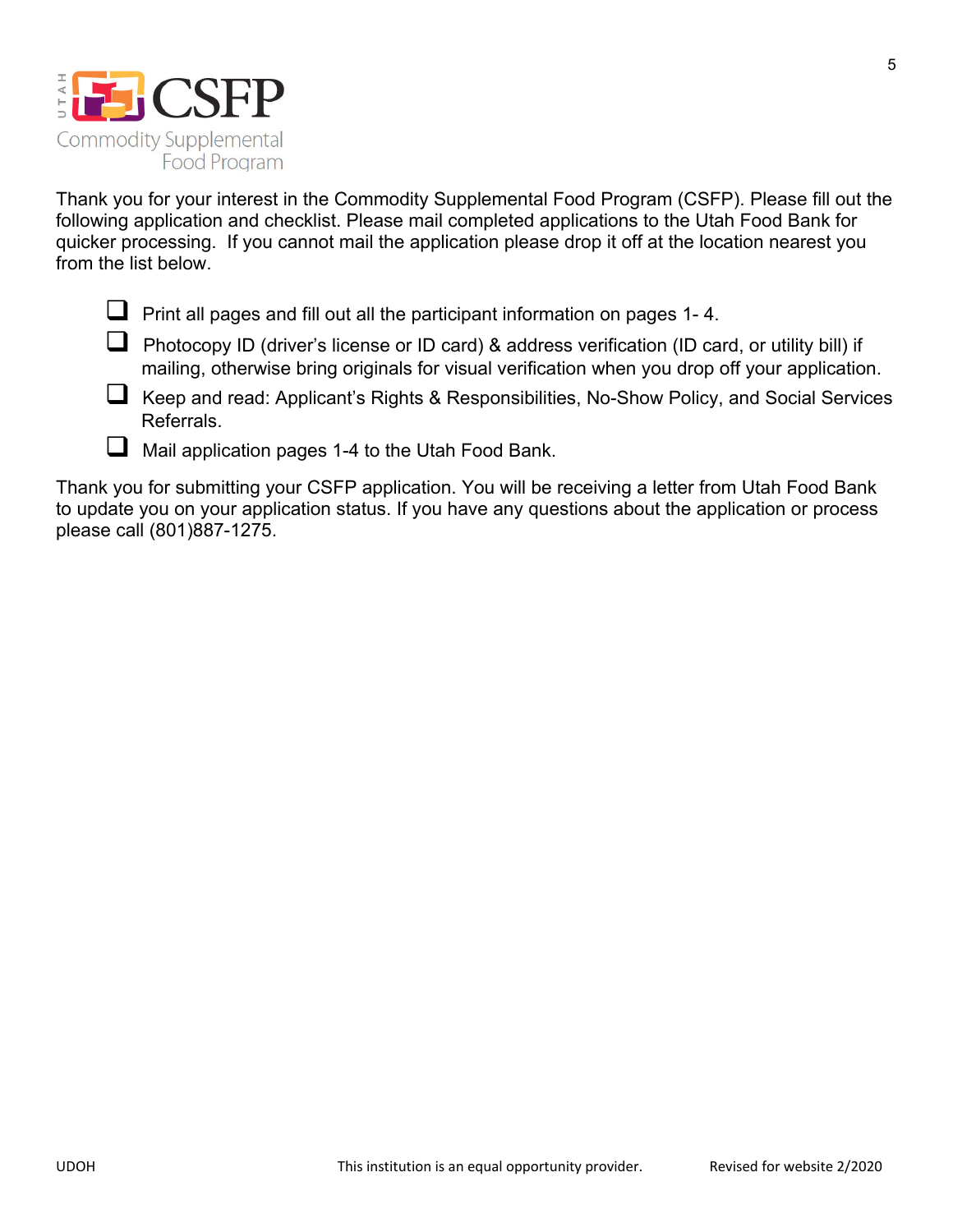

## APPLICANT'S RIGHTS & RESPONSIBILITIES

Failure to comply with the rules below may result in disqualification from participation in the Commodity Supplemental Food Program (CSFP).

### **Rights**

- 1. Standards for participation in the Program are the same for everyone regardless of race, color, sex, national origin, age or disability.
- 2. You may appeal any decision made by the local agency regarding your denial or termination from the Program. You have a right to a fair hearing.
- 3. The local agency will provide notification of a decision to deny or terminate CSFP benefits. The local agency will also provide notice of the individual's right to appeal this decision by requesting a fair hearing.
- 4. The local agency will make nutrition education available to all adult participants, and to parents or caretakers of infants and child participants, and will encourage them to participate.
- 5. The local agency will provide information on other nutrition, health or assistance programs, and make referrals as appropriate.
- 6. Improper use or receipt of CSFP benefits as a result of dual participation or other program violations may lead to a claim against the individual to recover the value of the benefits, and may lead to disqualification from CSFP.
- 7. Participants must report changes in household income or composition within 10 days after the change becomes known to the household.

## **Responsibilities**

- 1. Do not make false statements orally or in writing in order to obtain benefits to which you or your household would not otherwise be eligible.
- 2. Do not conceal information in order to obtain benefits for which you are not eligible.
- 3. Do not alter Program documents for the purpose of receiving increased benefits for which you are not eligible or for the purpose of transferring benefits to unauthorized individuals.
- 4. Do not use supplemental foods in an unauthorized manner, such as trading or selling the foods.
- 5. Do not commit dual participation in CSFP (local and/or states).

## **Ineligibility**

I have been advised in writing that I am ineligible to participate in the Commodity Supplemental Food Program and have the right to a fair hearing. I am ineligible to participate based on the following criteria: Income/Home Address/Category.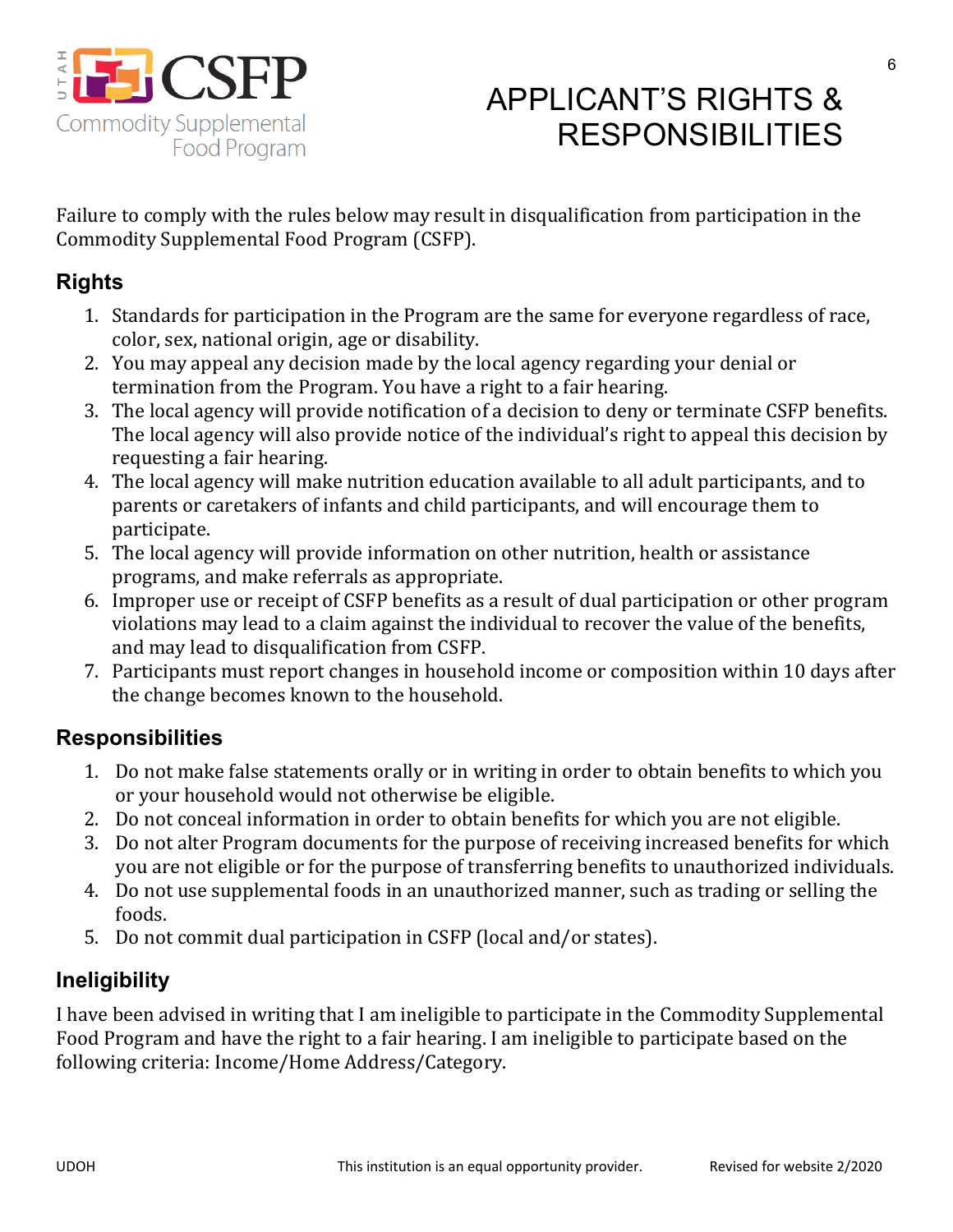### **Right of Appeal/Fair Hearing**

If you are dissatisfied with any action or failure to act with regard to your application for the Commodity Supplemental Food Program, or with regard to the food benefits you are now receiving, or because such benefits have been cancelled, you have the right to appeal. (A fair hearing need not be granted, however, when either State or Federal law requires automatic grant adjustments). You may appeal in writing or orally to the local office of the Utah Department of Health, Commodity Supplemental Food Program, P.O. Box 141013, Salt Lake City, UT 84114, 801- 273-2915 within 30 calendar days of the date of this notice.

At the fair hearing, your case may be presented by yourself, a household member or representative, such as legal counsel, a relative, a friend or other spokesperson you choose. A fair hearing will be conducted by an impartial official who will render a decision regarding your case. However, there are not provisions whereby the Department can pay the attorney's fee.

If you request a fair hearing because of a reduction of termination of your benefits within 15 calendar days from this notice, your benefits will be continued at the present level at least until the time of the hearing.

In accordance with Federal civil rights law and U.S. Department of Agriculture (USDA) civil rights regulations and policies, the USDA, its Agencies, offices, and employees, and institutions participating in or administering USDA programs are prohibited from discriminating based on race, color, national origin, sex, disability, age, or reprisal or retaliation for prior civil rights activity in any program or activity conducted or funded by USDA.

Persons with disabilities who require alternative means of communication for program information (e.g. Braille, large print, audiotape, American Sign Language, etc.), should contact the Agency (State or local) where they applied for benefits. Individuals who are deaf, hard of hearing or have speech disabilities may contact USDA through the Federal Relay Service at (800) 877-8339. Additionally, program information may be made available in languages other than English.

To file a program complaint of discrimination, complete the USDA Program Discrimination Complaint Form, (AD-3027) found online at http://www.ascr.usda.gov/complaint\_filing\_cust.html, and at any USDA office, or write a letter addressed to USDA and provide in the letter all of the information requested in the form. To request a copy of the complaint form, call (866) 632-9992. Submit your completed form or letter to USDA by:

- (1) mail: U.S. Department of Agriculture Office of the Assistant Secretary for Civil Rights 1400 Independence Avenue, SW Washington, D.C. 20250-9410;
- (2) fax: (202) 690-7442; or
- (3) email: program.intake@usda.gov.

This institution is an equal opportunity provider.

Utah Department of Health Contact: Utah Food Bank Contact:

Arie Van De Graaff Denise Nielson Program Coordinator **Coordinator** Coordinator **Outreach Coordinator** Outreach Coordinator Phone: 801-273-2915 Phone: 801-887-1275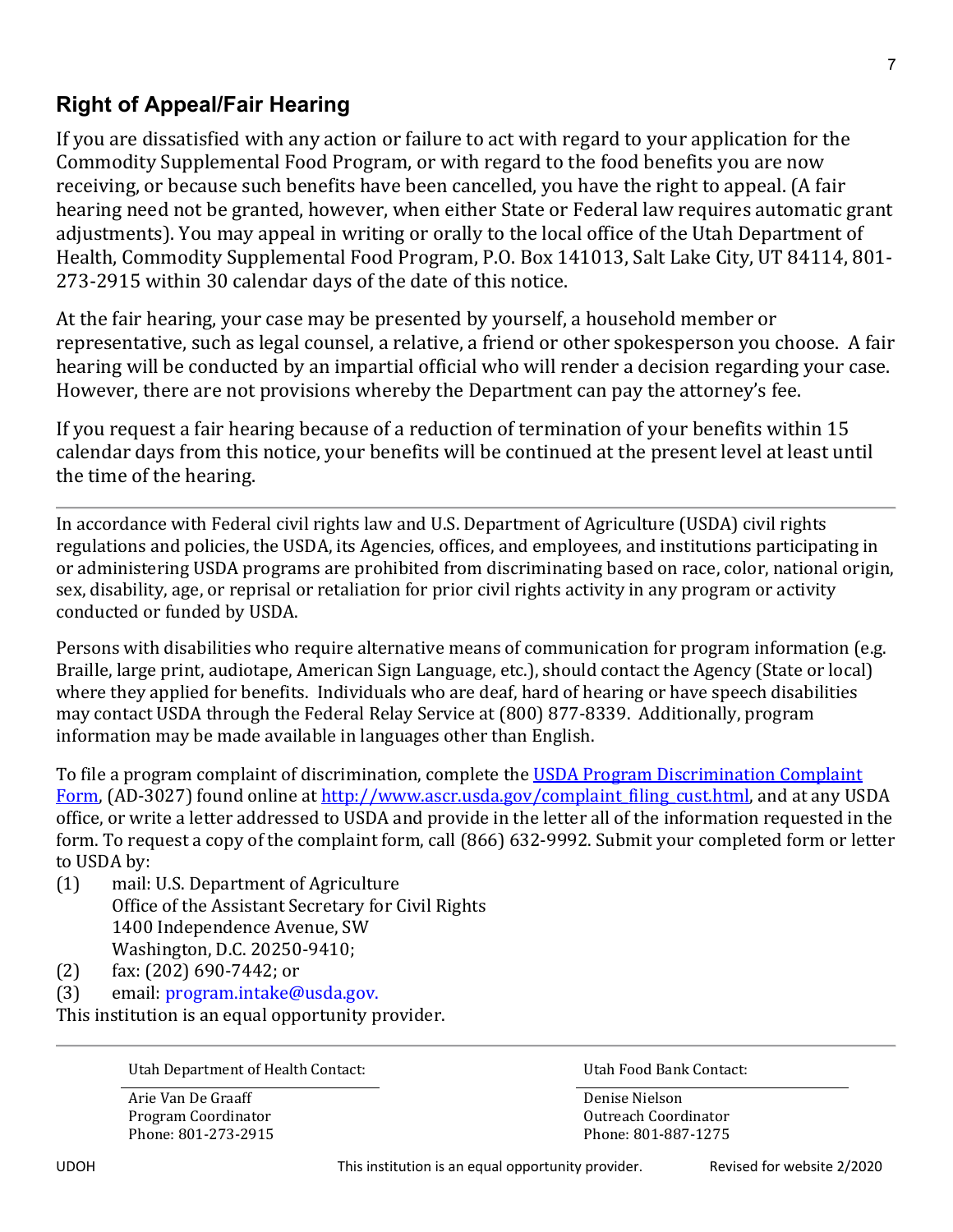

8

As part of the Commodity Supplemental Food Program (CSFP) food packages should be collected from the designated locations every month. Each participant shall be given the time and location of their monthly pick-up. If a participant fails to pick-up their box in a month the participant shall be considered a "no-show." Violation of the "no-show" policy shall result in forfeiture of CSFP benefits.

The CSFP No-Show policy is as follows:

- 1. Participant's failure to pick-up food packages for two (2) consecutive months will be removed from enrollment in CSFP.
- 2. Participants in hospital, out of town, or unable to pick-up the food package due to illness for two (2) consecutive months may remain on the program and will not be removed, as long as they contact the Utah Food Bank, (801)887-1275.
- 3. Participants who are removed from the program for violation of the "no-show" policy are allowed to re-apply for benefits unless they have violated the "no-show" policy twice previously. If a wait list exists, participants re-applying after violating the "no-show" policy must be treated as if they were applying for the first time, and must be placed on the wait list in the order in which they contacted the Utah Food Bank.
- 4. Participants who violate the "no-show" policy a third time within a twelve (12) month period must be disqualified from CSFP for a period of up to one year, unless the local agency determines that disqualification would result in a serious health risk.
- 5. Participants in violation of the "no-show" policy have a right to request a fair hearing by contacting their local CSFP agent at (801) 273-2915. Participants have thirty days (30) from the date of written notice to request a fair hearing.